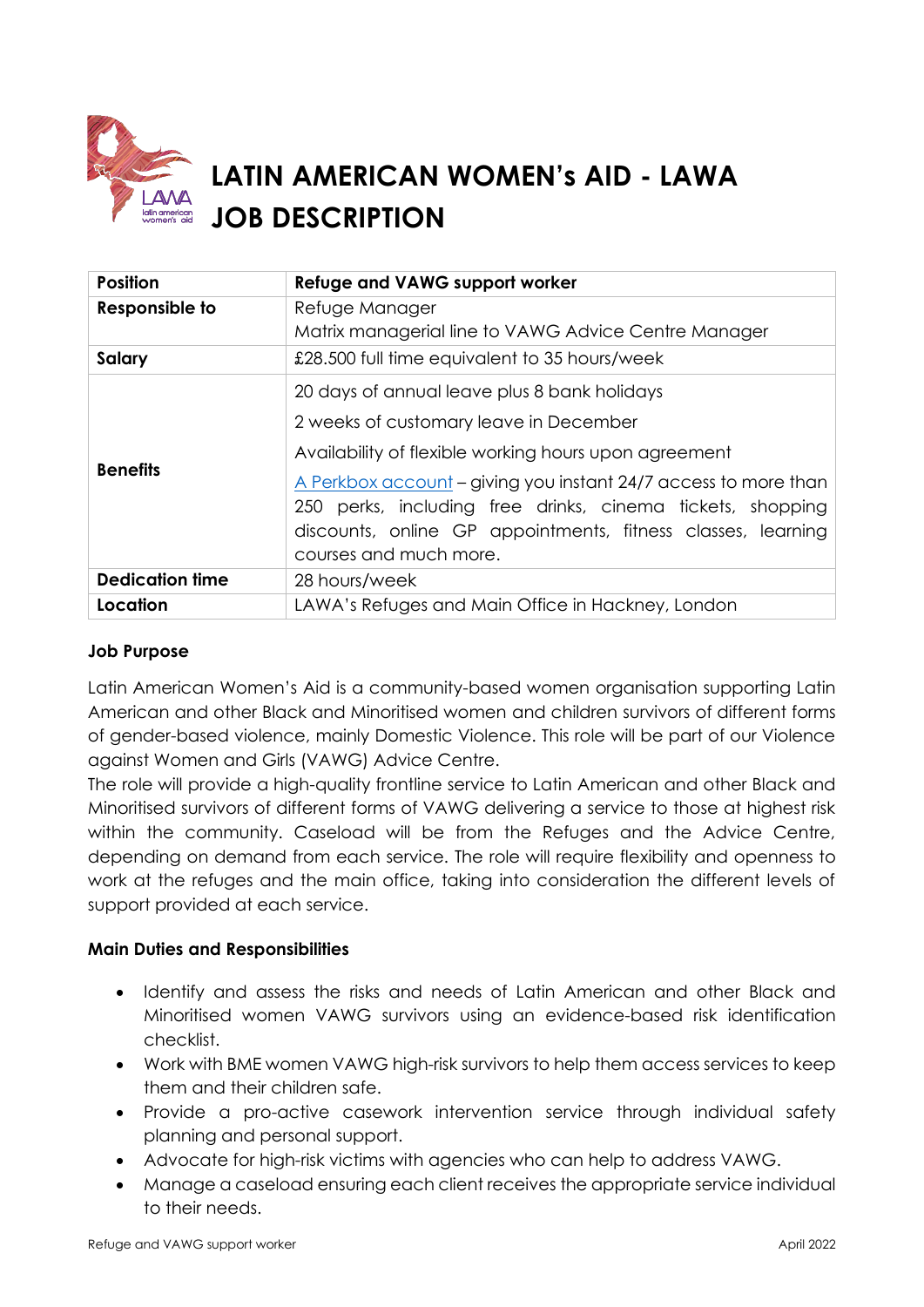- Support the empowerment of all service users and assist them in recognising the features and dynamics of VAWG, especially domestic abuse present in their situation, and help them regain control of their lives.
- Navigate through multi-agency partnership structures and work within a multiagency setting which will include participation at the MARAC. You will contribute interventions and help design a plan to protect victims and any children, while maintaining an independent role on behalf of your client, keeping their safety as central to any response.
- Provide general support to Latin American and other Black and Minoritised women through weekly drop-in sessions.
- Comply with LAWA's data protection legislation, confidentiality and information sharing policy and procedures and all legislation connected to your work.
- Support LAWA's colleagues and partner agencies, through awareness raising and institutional advocacy, in order to provide the best possible service for survivors of VAWG, mainly domestic violence.
- Carry on outreach activities for Latin American and other Black and Minoritised women within key spaces such as local councils, community centres, and others.
- Respect and value the diversity of the community in which the services works in, and recognise the needs and concerns of a diverse range of survivors ensuring the service is accessible to all.
- Remain up-to-date and compliant with all LAWA's organisational procedures policies and professional codes of conduct and uphold standards of best practice.

## **Group work**

- Attend staff/team meetings.
- Sharing office duties such as answering the telephone and manage referrals.
- Self-manage your workload administration e.g. typing, photocopying etc.
- Follow cleaning procedures within the office space.

## **Administrative systems & Reporting**

- Keeping abreast of changes in welfare legislation, homelessness and immigration legislation
- Help maintain accurate and confidential case management records and databases and contribute to monitoring information for the service.

### **Other duties**

- To attend any meetings or training either internal or external as requested by the line manager and to attend regular supervision sessions.
- Contribute to donor reporting.
- To attend the A.G.M.
- To record appointments and meetings in the shared office diary on a regular basis.
- To attend supervision and appraisal meetings with the Line manager.
- To participate in the induction program given to new staff and voluntary workers as delegated by the Manager.
- Any reasonable duties, which may be required in pursuance of LAWA's objectives and the role.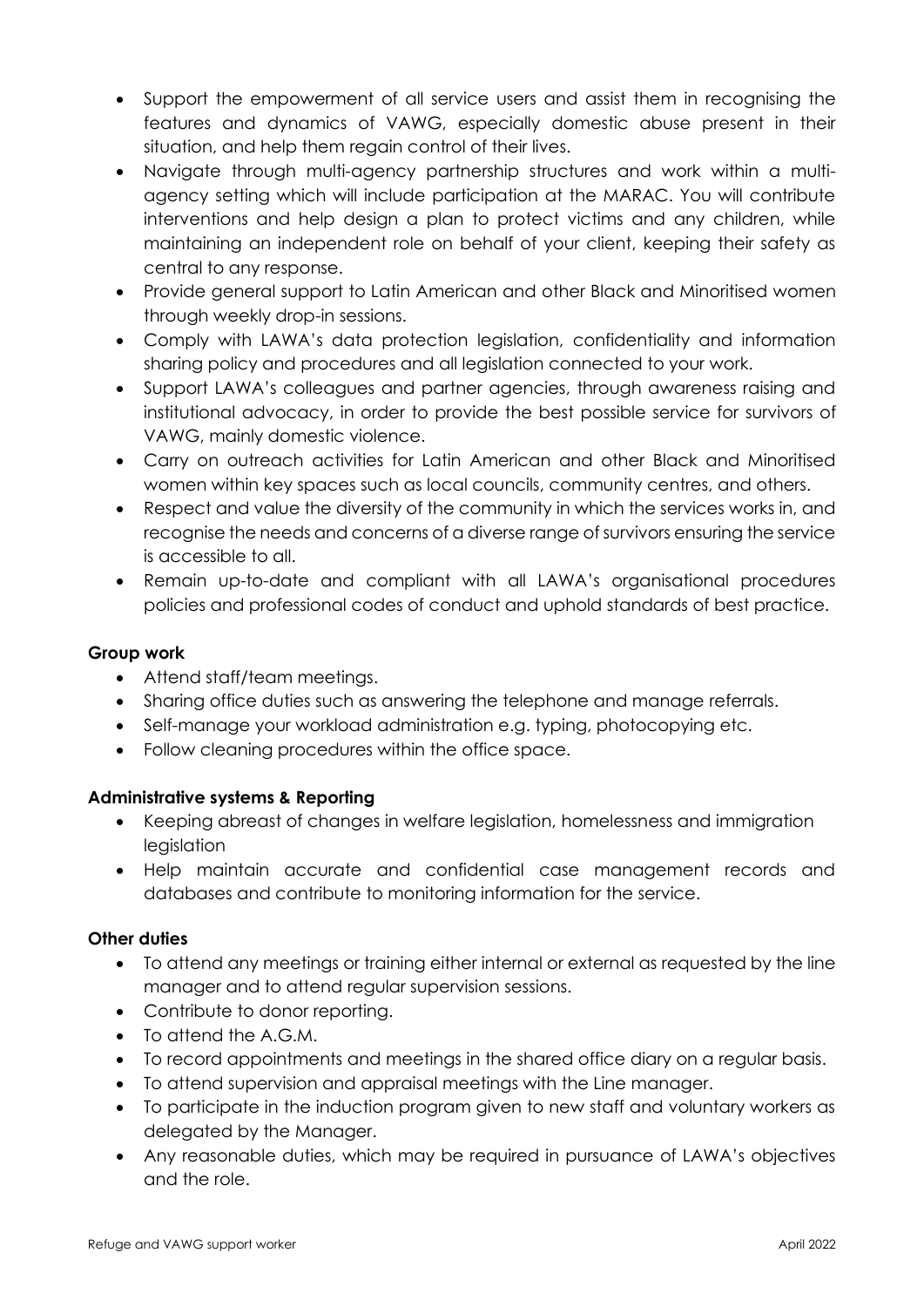**Flexibility Clause: From time to time, the post holder will be required to undertake duties that are consistent with the work of LAWA. The post holder must be flexible and be able and willing to take on such duties, which are not significantly out with the scope and the nature of the role.**

#### **Person specification**

| <b>REQUIRED EXPERIENCE AND KNOWLEDGE</b>                                                                                                                                                                                                                                                                                                                                                                                                                                                                     | <b>IMPORTANCE</b> |  |  |
|--------------------------------------------------------------------------------------------------------------------------------------------------------------------------------------------------------------------------------------------------------------------------------------------------------------------------------------------------------------------------------------------------------------------------------------------------------------------------------------------------------------|-------------------|--|--|
| <b>CLIENT WORK</b>                                                                                                                                                                                                                                                                                                                                                                                                                                                                                           |                   |  |  |
| Understanding of Violence Against Women and Girls (VAWG) and its<br>complex dynamics as well as the practical, emotional and economic<br>issues, which women who are experiencing it face.                                                                                                                                                                                                                                                                                                                   | <b>Essential</b>  |  |  |
| Experience and knowledge of issues facing Latin American and other                                                                                                                                                                                                                                                                                                                                                                                                                                           | <b>Essential</b>  |  |  |
| BME women experiencing VAWG.                                                                                                                                                                                                                                                                                                                                                                                                                                                                                 |                   |  |  |
| Experience and proven skills of advising women about:<br>their personal safety and risk management<br>П<br>the UK welfare system,<br>$\blacksquare$<br>UK housing legislation,<br>٠<br>legal remedies for domestic violence situations,<br>٠<br>options for child support,<br>Ξ<br>skills development opportunities,<br>٠<br>community integration<br>п<br>referral options to external services such as specialist legal<br>Ξ<br>advisors, counselling services and other comprehensive support<br>services | <b>Desirable</b>  |  |  |
| Experience of providing women with emotional support.                                                                                                                                                                                                                                                                                                                                                                                                                                                        | <b>Desirable</b>  |  |  |
| Ability to emphasize with clients whilst keeping clear professional<br>boundaries at all times.                                                                                                                                                                                                                                                                                                                                                                                                              | <b>Essential</b>  |  |  |
| Ability to be assertive when interacting with external agencies or difficult<br>clients.                                                                                                                                                                                                                                                                                                                                                                                                                     | <b>Essential</b>  |  |  |
| Ability to manage crises calmly and professionally, including making<br>rapid assessment of needs.                                                                                                                                                                                                                                                                                                                                                                                                           | <b>Desirable</b>  |  |  |
| An awareness of national policies that relate to VAWG, housing and<br>support services.                                                                                                                                                                                                                                                                                                                                                                                                                      | <b>Desirable</b>  |  |  |
| Ability to fluently communicate with clients and external agencies in<br>English & Portuguese (verbal and written form).                                                                                                                                                                                                                                                                                                                                                                                     | <b>Essential</b>  |  |  |
| Ability to fluently communicate with clients and external agencies in<br>Spanish.                                                                                                                                                                                                                                                                                                                                                                                                                            | <b>Desirable</b>  |  |  |
| <b>GENERAL</b>                                                                                                                                                                                                                                                                                                                                                                                                                                                                                               |                   |  |  |
| Ability to work on own initiative and demonstrate initiative on a daily<br>basis.                                                                                                                                                                                                                                                                                                                                                                                                                            | <b>Essential</b>  |  |  |
| Excellent time management skills and ability to multi-task on a daily<br>basis.                                                                                                                                                                                                                                                                                                                                                                                                                              | <b>Essential</b>  |  |  |
| Ability to work under pressure, handle a complex and fluctuating<br>workload and prioritise key tasks.                                                                                                                                                                                                                                                                                                                                                                                                       | <b>Essential</b>  |  |  |